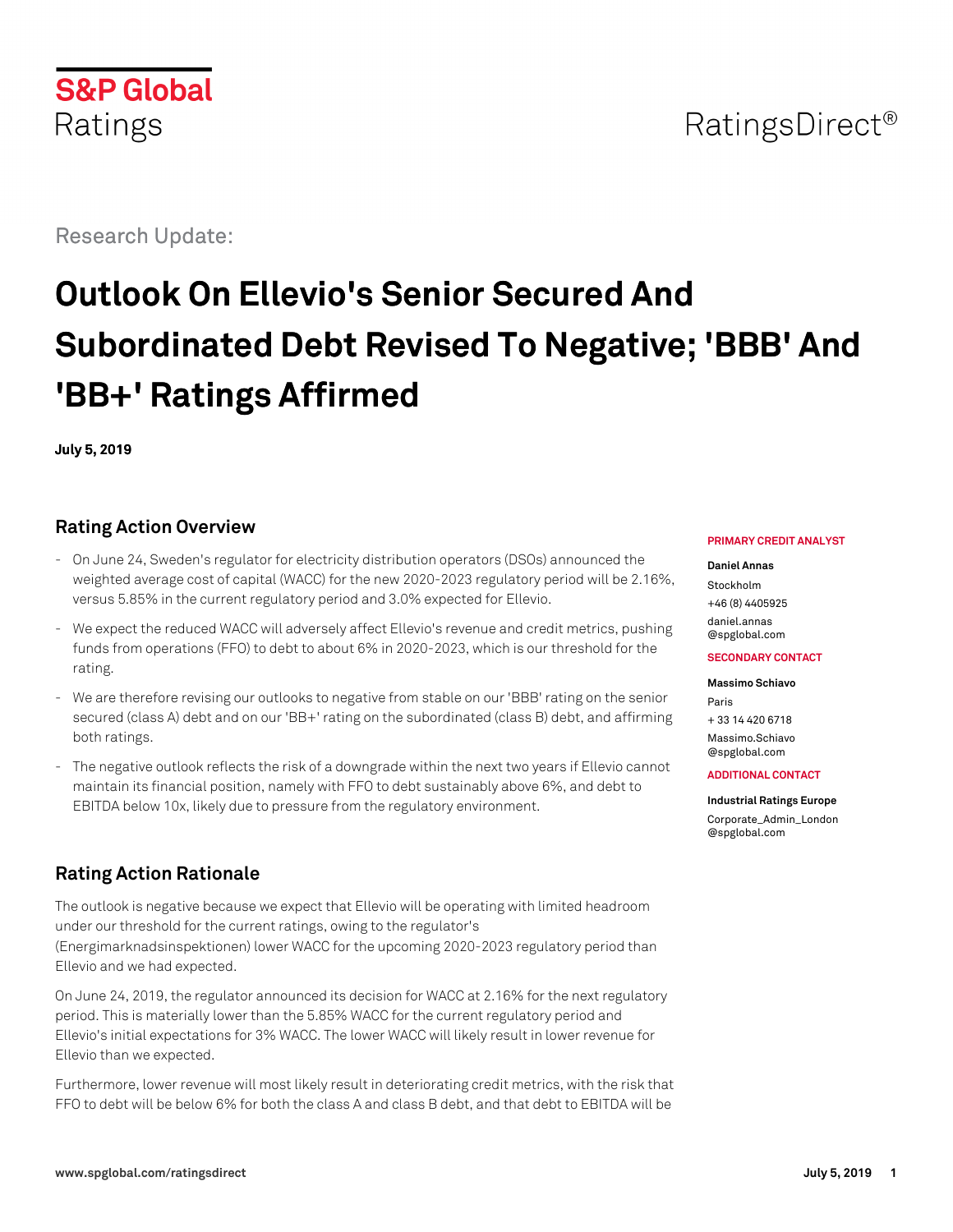above 10x after 2020 for both the class A and class B debt. However, although these projected metrics could translate to a lower rating, a downgrade would hinge on the regulator's final revenue frames.

We note that the European Commission sent a letter to the Swedish government on May 22, 2019, notably referring to the detailed parameters in the WACC calculation and the right to appeal to an independent body. Moreover, an answer from the Swedish government is expected by the end of July. At this point, therefore, the final allowed revenue framework for Ellevio is still uncertain (hence also Ellevio's projected revenue). The final allowed revenue framework for the 2020-2023 period must be communicated before Oct. 31, 2019.

We also expect Ellevio to take several remedial measures to maintain its credit metrics above our thresholds for a downgrade:

- Refrain from paying dividend to its owners;
- Possibly carry forward unutilized revenue from the two previous regulatory periods; and
- Borrow from the next coming regulatory period's revenue cap 2023-2027 to cover lower revenue over the 2020-2023 period.

In our view, Ellevio has an ambitious capital expenditure (capex) plan, with the flexibility to scale down investments if needed.

Additionally, our current strong assessment of the Swedish regulatory framework reflects our view of the framework as predictable and stable, with an independent regulator and tariff-setting process. In our opinion, politicians' recent involvement in setting the level of remuneration by issuing decrees could result in our re-assessment of the Swedish regulatory framework. This would occur especially if we believed that the framework did not allow Swedish power distribution companies to recover their operating costs in full. Such a change could result in a downward adjustment of the ratings by more than one notch.

# **Outlook**

The negative outlook indicates that we could lower our ratings on Ellevio's senior secured debt (class A) and its subordinated debt (class B) over the next 12-24 months if Ellevio's financial metrics deteriorate because of lower revenue frames and if Ellevio and its owners do not implement significant remedial measures should Energimarknadsinspektionen's current WACC level be confirmed.

#### **Downside scenario**

We could lower the ratings if Ellevio was unable to exercise significant flexibility in its financial policy, for example by lowering shareholder distributions or capex, and this resulted in FFO to debt below 6%, or debt to EBITDA above 10x. We could also lower our rating if Ellevio was unable to carry forward under-recovered amounts from previous regulatory periods. We could also lower the rating by more than one notch if we re-assess the Swedish regulatory framework as less than strong.

## **Upside scenario**

We could revise the outlook to stable if Ellevio shows exceptional flexibility in its financial policy,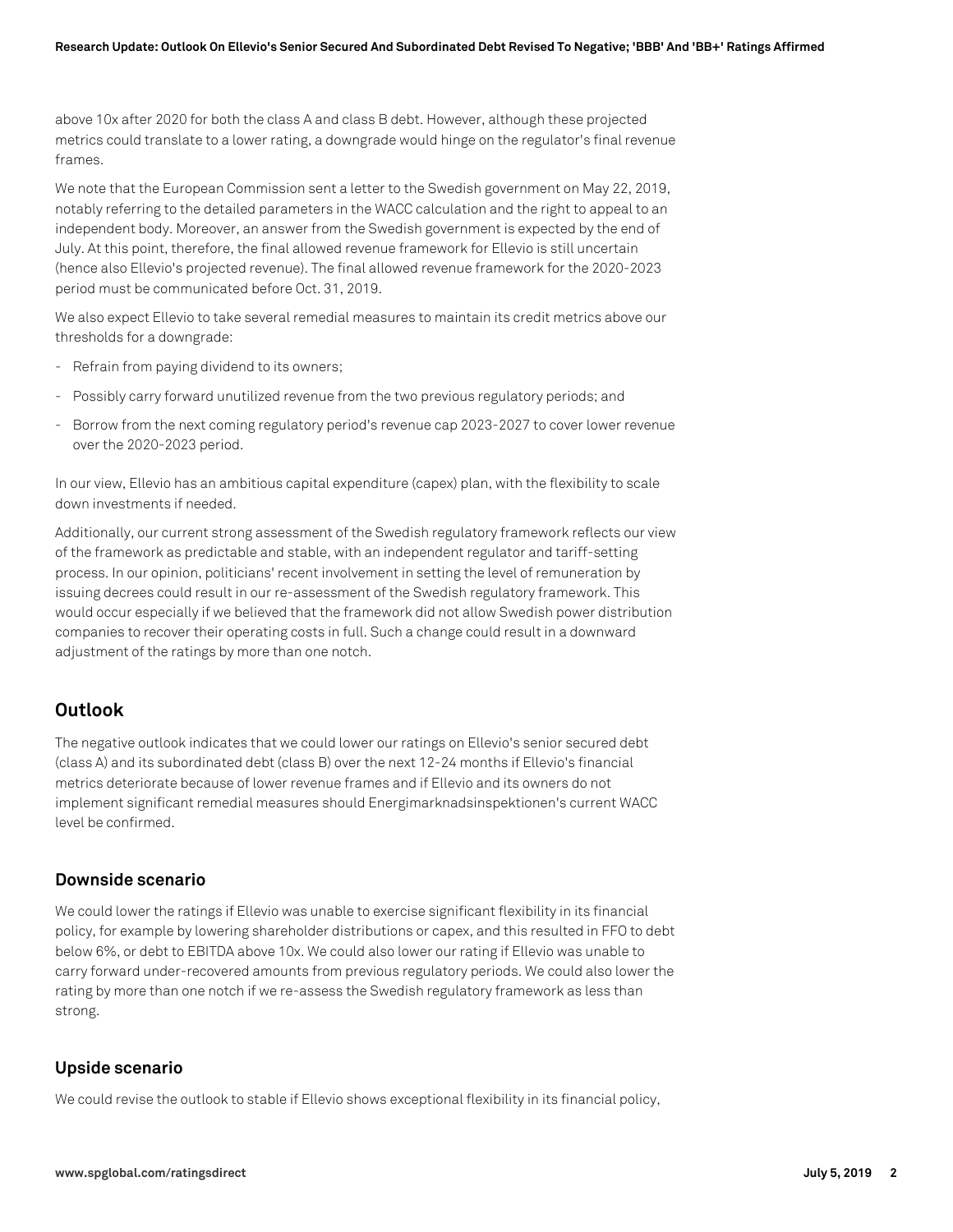with much lower capex than expected, resulting in FFO to debt of at least 6%, and debt to EBITDA below 10x, our thresholds for the current ratings.

We could also revise the outlook to stable if the regulatory framework for the upcoming period is amended, with a higher WACC, for example following the revocation of the recent political decree.

# **Company Description**

Together with Vattenfall and E.ON, Ellevio is one of the three largest electricity DSOs in Sweden. Ellevio's market share, in terms of customers, is about 18%. It has about 957,000 customers, and operates in four Swedish regional areas, with the majority of its customers in the Stockholm area. As well as delivering electricity, Ellevio is responsible for maintaining and developing its network. The Government and Energy Markets Inspectorate regulates all of Ellevio's operations, primarily through the Swedish Electricity Act, and by different ordinances. In 2018, the company reported sales of SEK7 billion and EBITDA of SEK4.3 billion (€420 million equivalent).

Ellevio is owned by Omers Infrastructure Holdings (formerly Borealis Infrastructure Management; with a 50% share); two of the Swedish states' buffer funds within the national pension system AP3 (20%) and AP1 (12.5%); and Folksam (17.5%), which acquired Ellevio from Fortum Oyj for SEK60.6 billion (€6.6 billion) in June 2015.

# **Our Base-Case Scenario**

- Stable contribution from its DSO activities, supporting EBITDA generation of about Swedish krona (SEK) 4.3 billion in 2019 and SEK3.5 billion in 2020.
- WACC at 2.16%, resulting in about 10% lower revenue in 2020 versus 2019.
- DSO's ability to carry forward under-recovered funds from previous periods.
- Borrow from the upcoming regulatory period's revenue cap 2023-2027 to cover lower revenue over the 2020-2023 period.
- EBITDA margins expected at 62%-64% for 2019, and at about 56%-58% for the upcoming regulatory period.
- Capex of around SEK4 billion in 2019, and about SEK3 billion annually in the following two years.
- No shareholder distributions in 2019-2021.

Based on these assumptions, we arrive at the following credit measures:

- FFO to debt of about 8% in 2019, and at about 6%-6.5% in 2020-2021.
- Debt to EBITDA of 8.5x in 2019, and about 10.5x in 2020- 2021.

# **Liquidity**

Ellevio has strong liquidity, in our view. Available liquidity sources should be well in excess of 1.5x liquidity uses over the near term and above 1.0x over the coming 24 months. We also assume that liquidity sources will exceed uses even if EBITDA were to decrease by 30%.

According to our calculations, Ellevio's liquidity sources as of March 31, 2019, comprise: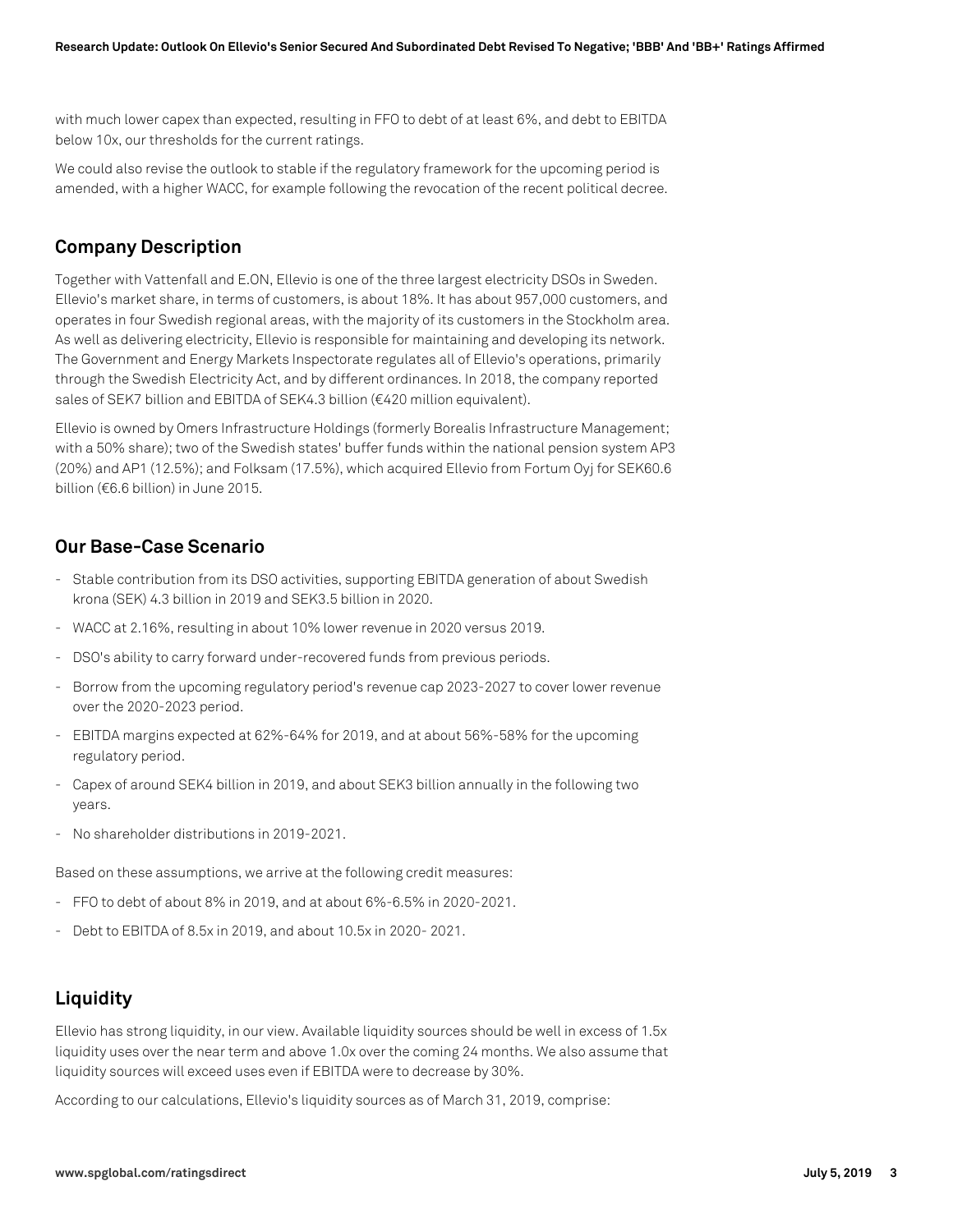- Available cash and marketable securities of about SEK31 million.
- Access to committed credit lines of about SEK8.9 billion.
- Forecast FFO of about SEK 4.5 billion.

Expected liquidity uses as of the same date include:

- Capex of about SEK3.4 billion per year.
- Debt maturities of SEK3.5 billion in the next 12 months.
- No dividends.

## **Covenants**

The credit facility contains covenants for lock-up of 10.75x, and for default stipulating debt to EBITDA of 12.00x and interest cover of 1.7x and 1.2x. Ellevio complies with the debt-maturity limitations in the documentation, and has met all of its financial covenants in the past.

# **Issue Ratings - Subordination Risk Analysis**

### **Structural Enhancements**

Ellevio is the operating company in the Ellevio group, which comprises four holding companies. The ultimate owners are international investor OMERS Infrastructure; two Swedish national pension funds (AP3 and AP1); and Swedish mutual insurance company Folksam. Following debt refinancing, Ellevio and its immediate holding company Ellevio Holding 4 AB have formed a ring-fenced financing structure, with Ellevio as the borrower. We rate Ellevio's senior secured debt one notch higher than Ellevio's stand-alone credit profile (SACP) because of structural features designed to increase cash flow certainty for the debtholders. These features include:

- Restrictions on mergers, acquisitions, and asset disposals, and a share pledge over the assets and shares of the operating and holding company (to the extent allowed by legislation). Security over fixed assets, such as real property, and business mortgages are, however, not material in relation to secured debt.
- Dividend- and debt-restricted payment conditions and a covenanted liquidity structure that should, in our opinion, allow Ellevio's financing group to manage temporary cash flow shocks.
- An automatic 12-month standstill period after an event of default, during which time creditors can take control of Ellevio and either aim for operational recovery or sell the shares in the operating and immediate holding company.
- Prudent management of foreign exchange, refinancing, and counterparty risks.

# **Ratings Score Snapshot**

Senior Secured Debt (Class A) Rating: BBB/Negative/--

Subordinated Debt (Class B) Rating: BB+/Negative/--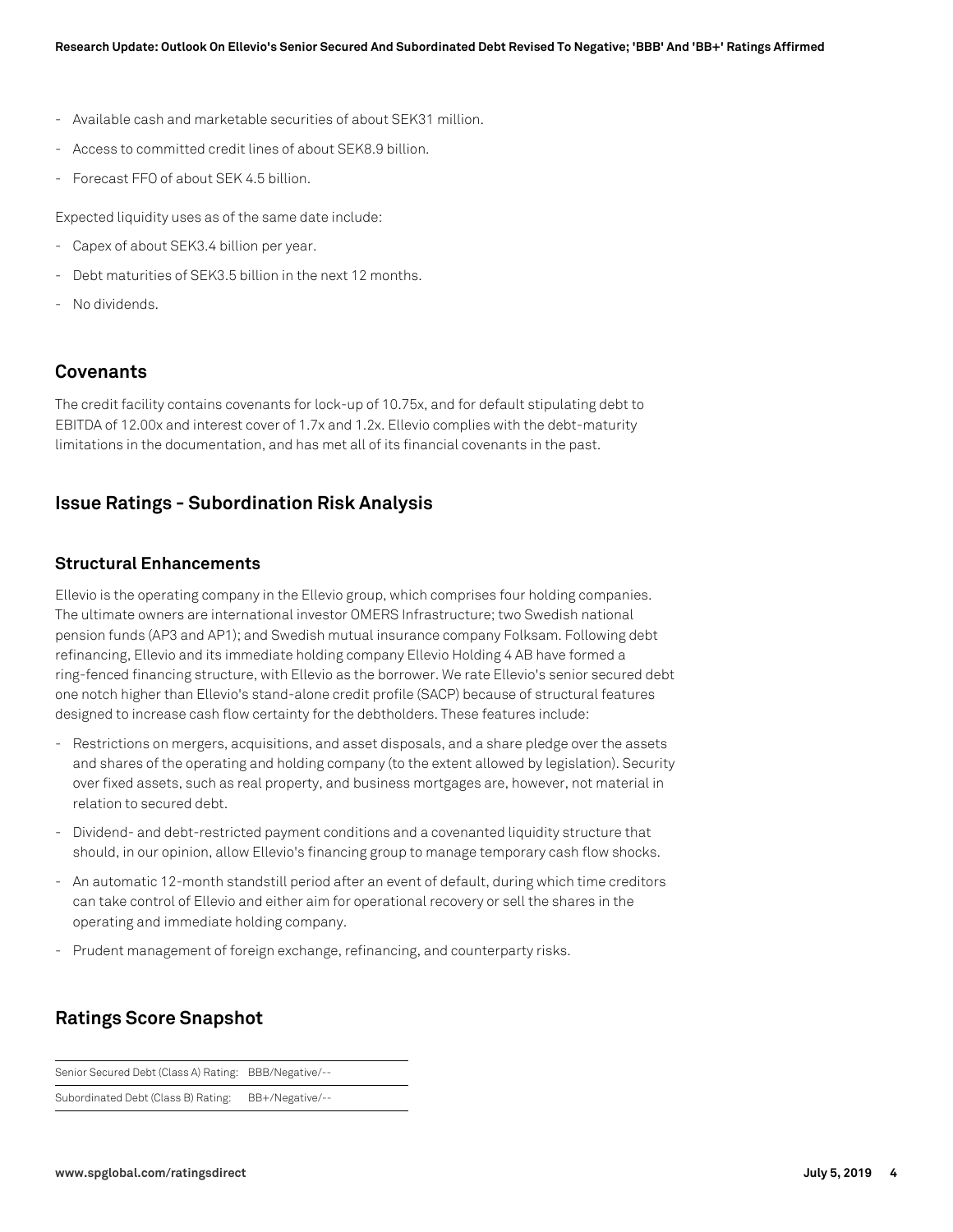| Business risk:                    | <b>Fxcellent</b>                  |  |
|-----------------------------------|-----------------------------------|--|
| Country risk:                     | Very low                          |  |
| Industry risk:                    | Very low                          |  |
| Competitive position:             | Strong                            |  |
| Financial risk:                   | Aggressive                        |  |
| Cash flow/Leverage:               | Aggressive (low volatility table) |  |
| Anchor:                           | bbb                               |  |
| Modifiers:                        |                                   |  |
| Diversification/Portfolio effect: | Neutral (no impact)               |  |
| Capital structure:                | Neutral (no impact)               |  |
| Financial policy:                 | Neutral (no impact)               |  |
| Liquidity:                        | Strong (no impact)                |  |
| Management and governance:        | Satisfactory (no impact)          |  |
| Comparable rating analysis:       | Negative (-1 notch)               |  |
| Stand-alone credit profile:       | $b$ <sub>b</sub> $-$              |  |
|                                   |                                   |  |

# **Related Criteria**

- General Criteria: Group Rating Methodology, July 1, 2019
- Criteria | Corporates | General: Corporate Methodology: Ratios And Adjustments, April 1, 2019
- Criteria | Corporates | Utilities: Rating Structurally Enhanced Debt Issued By Regulated Utilities And Transportation Infrastructure Businesses, Feb. 24, 2016
- Criteria | Corporates | General: Methodology And Assumptions: Liquidity Descriptors For Global Corporate Issuers, Dec. 16, 2014
- Criteria | Corporates | General: The Treatment Of Non-Common Equity Financing In Nonfinancial Corporate Entities, April 29, 2014
- General Criteria: Country Risk Assessment Methodology And Assumptions, Nov. 19, 2013
- General Criteria: Methodology: Industry Risk, Nov. 19, 2013
- Criteria | Corporates | General: Corporate Methodology, Nov. 19, 2013
- Criteria | Corporates | Utilities: Key Credit Factors For The Regulated Utilities Industry, Nov. 19, 2013
- Criteria | Structured Finance | General: Counterparty Risk Framework Methodology And Assumptions, June 25, 2013
- General Criteria: Methodology: Management And Governance Credit Factors For Corporate Entities And Insurers, Nov. 13, 2012
- General Criteria: Stand-Alone Credit Profiles: One Component Of A Rating, Oct. 1, 2010
- General Criteria: Use Of CreditWatch And Outlooks, Sept. 14, 2009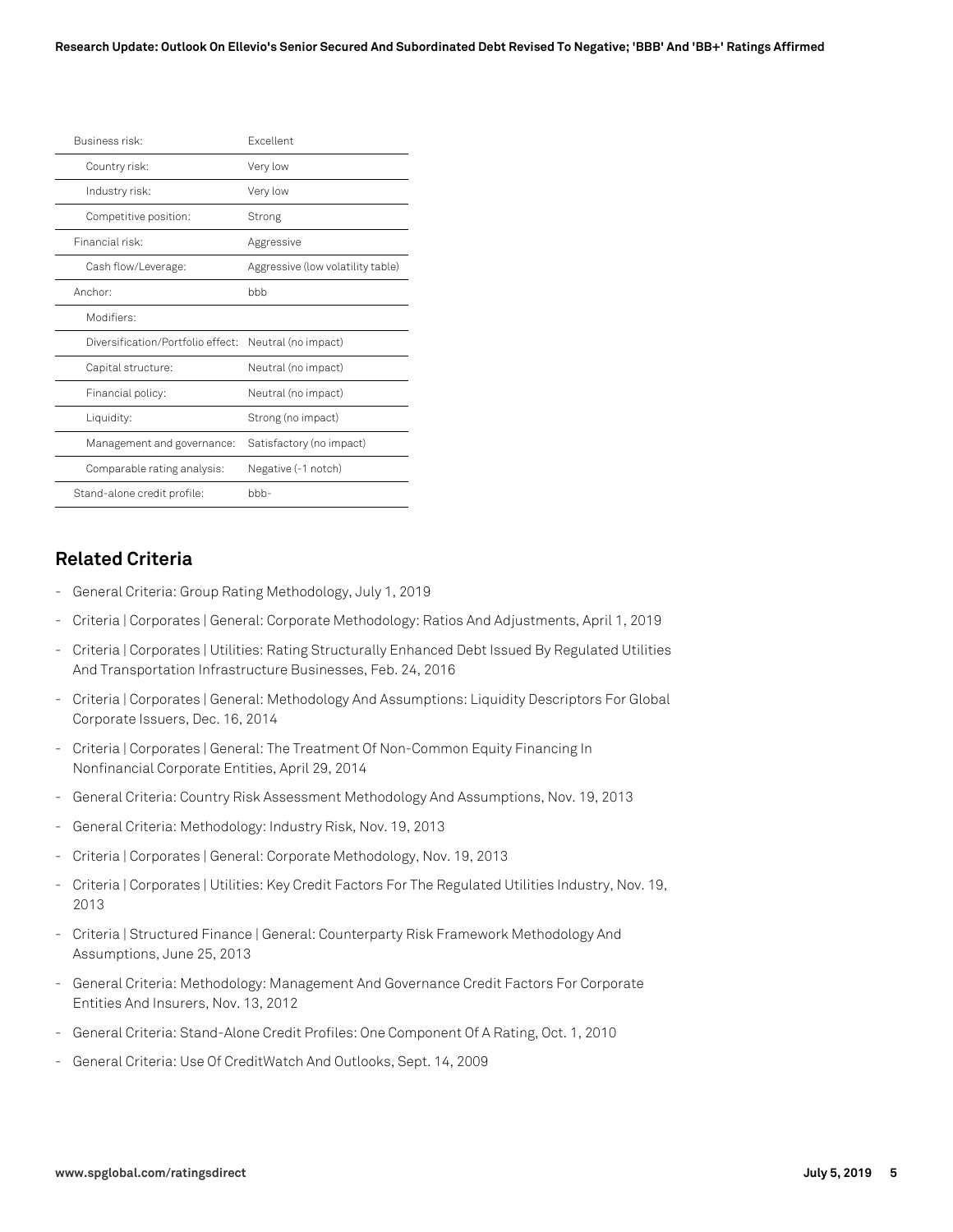# **Ratings List**

|                                         | Т٥                      | From |
|-----------------------------------------|-------------------------|------|
| <b>Outlook Action; Ratings Affirmed</b> |                         |      |
| Ellevio AB                              |                         |      |
| Senior Secured                          | BBB/Negative BBB/Stable |      |
| Subordinated                            | BB+/Negative BB+/Stable |      |
| Senior Secured Medium Term Notes        | <b>BBB</b>              |      |
| Subordinated Medium Term Notes          | $BR+$                   |      |

Certain terms used in this report, particularly certain adjectives used to express our view on rating relevant factors, have specific meanings ascribed to them in our criteria, and should therefore be read in conjunction with such criteria. Please see Ratings Criteria at www.standardandpoors.com for further information. Complete ratings information is available to subscribers of RatingsDirect at www.capitaliq.com. All ratings affected by this rating action can be found on S&P Global Ratings' public website at www.standardandpoors.com. Use the Ratings search box located in the left column. Alternatively, call one of the following S&P Global Ratings numbers: Client Support Europe (44) 20-7176-7176; London Press Office (44) 20-7176-3605; Paris (33) 1-4420-6708; Frankfurt (49) 69-33-999-225; Stockholm (46) 8-440-5914; or Moscow 7 (495) 783-4009.